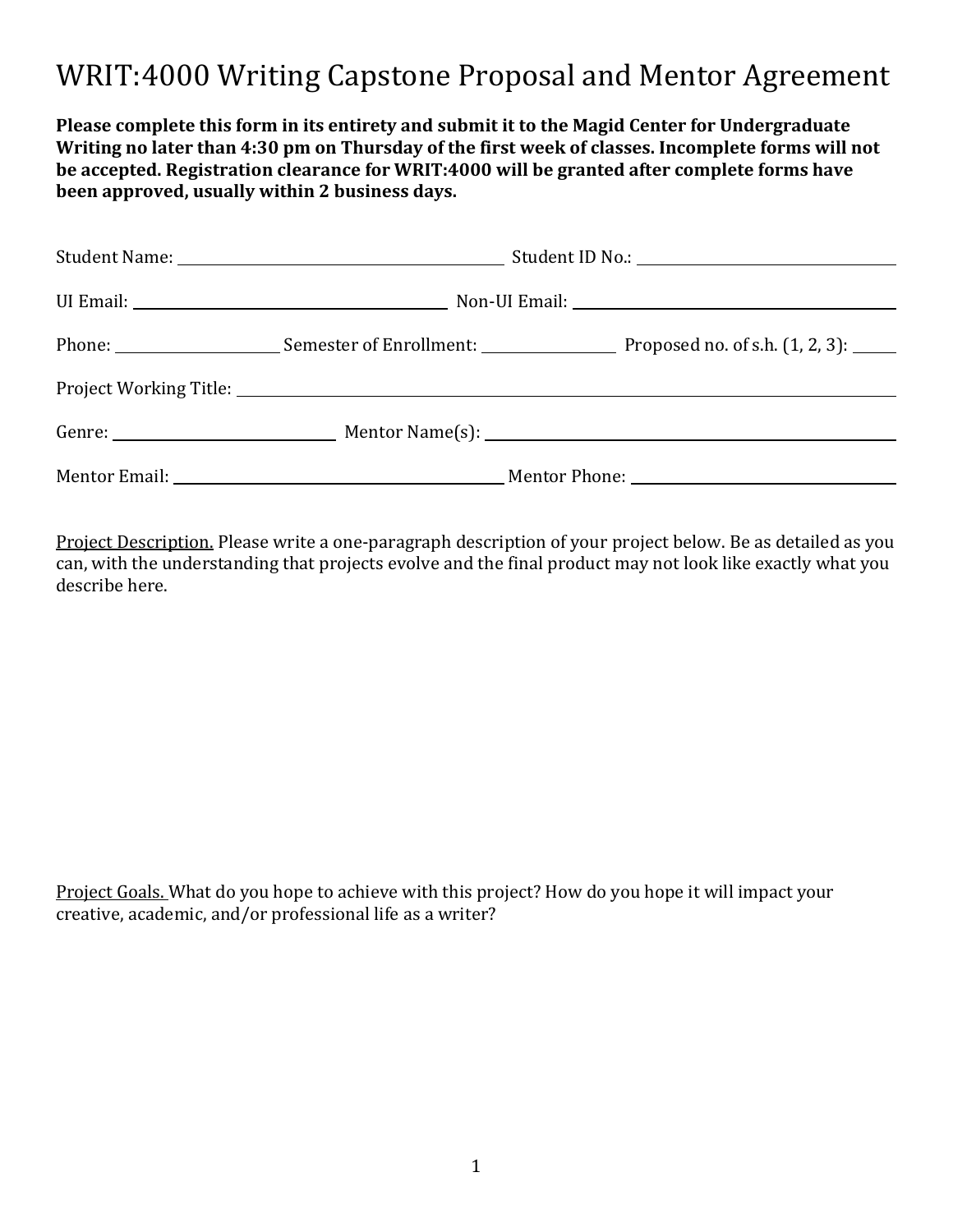# Student and Mentor Agreement

### Student Statement:

I, , agree to work with as my Writing Capstone Project mentor. I agree to meet \_\_\_\_\_\_ times during the semester based on the requirements detailed in the Capstone Mentor Guide, and I agree to meet all deadlines, including: submitting work for review directly to my mentor at least 72 hours prior to the meeting in which it will be discussed, turning in my midterm progress report and project draft on time during week 7 of classes, completing the first deposit of both the Capstone project and its introduction by week 12, and presenting the final drafts of the project and introduction for assessment by the Friday of the week before finals. I also agree that I will contact the mentor in advance if a meeting needs to be rescheduled, and I will be flexible in making up any meeting that I was not able to attend. I understand that failure to adhere to these guidelines may negatively impact my overall grade for the project.

#### Mentor Statement:

I, , agree to serve as mentor for 's Writing Capstone Project. I agree to meet \_\_\_\_\_\_ times during the semester based on the requirements detailed in the Capstone Mentor Guide, and I agree to provide feedback on work throughout the term, evaluate the midterm progress of the project, comment on the first deposit of the project and its introduction during week twelve of the semester, and to submit the final grade in MAUI at the end of the term upon receipt of final deposit.

Student Signature Date

Mentor Signature Date